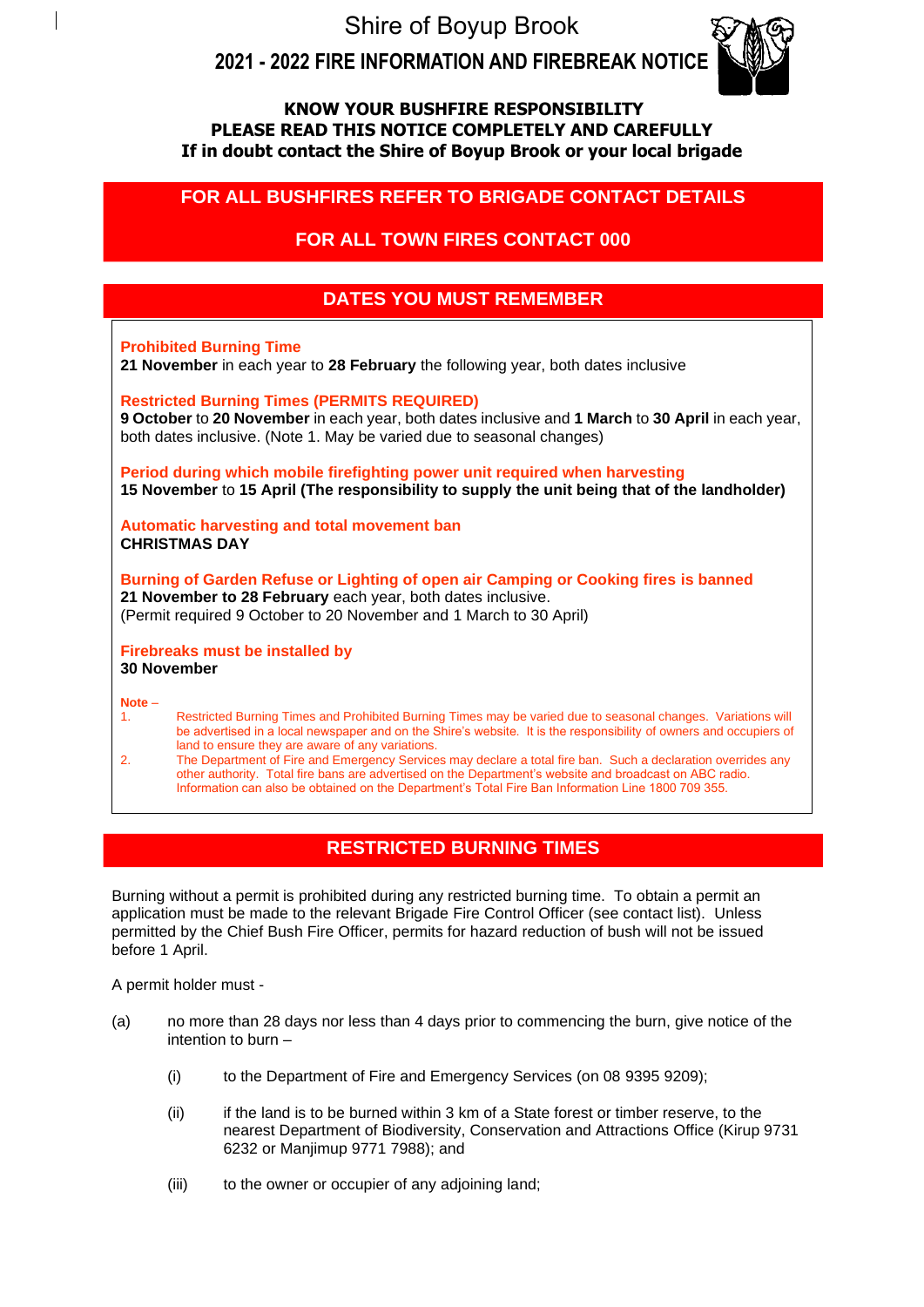- (b) comply with all conditions on the permit;
- (c) ensure he or she is aware of their obligations and responsibilities under section 18 of the *Bush Fires Act 1954* and regulation 15B of the *Bush Fire Regulations 1954* (as detailed on the reverse of the permit) during any restricted burning times.

### **PROHIBITED BURNING TIMES**

All open air burning is prohibited during any prohibited burning time.

Note: subterranean clover may be burned during a prohibited burning time but only in accordance with a permit issued by the Chief Bushfire Control Officer.

### **VEHICLES AND EQUIPMENT**

#### **HARVEST AND TOTAL MOVEMENT BANS**

The Shire may declare a harvest and total movement ban at any time during a restricted or prohibited burning time. Christmas Day in each year is automatically a day on which a harvest and total movement ban is in force.

It is prohibited to use any vehicle with a combustion engine 'off road' during any period for which a harvest and total movement ban has been declared.

This includes any form of fuelled motor device such as, but not limited to –

- aircraft (which, except in an emergency, can only take-off or land on a cleared roadway)
- ride-on lawn mowers
- motorbikes and buggies
- model aeroplanes and cars.

'Off road' means anywhere (including a paddock or area of bush or forest) other than a road or track cleared of all vegetation to a minimum width of 3.0m.

Clover harvesting may still continue during a harvest and total movement ban provided –

- (a) any fire hazard in the area being harvested has previously been removed;
- (b) no combustion engine is less than 20m from the firebreak;
- (c) no vehicle enters or leaves a paddock except on a cleared roadway and
- (d) a permit has been issued by the Chief Bushfire Control Officer.

Note: a holder of a clover burning permit must notify his or her base station (see contact list) on the day of the burn, unless the fire is to be lit after 6.00pm.

#### **For current information relating to harvest and total movement bans, phone 9765 1543.**

#### **HARVEST MACHINES, HEADERS, MOWERS, SLASHER, STUMP GRINDERS OR SIMILAR**

It is prohibited to operate any harvesting machine, header, mower, slasher, stump grinder or similar in any crop during the restricted or prohibited burning times unless –

- (a) a working fire extinguisher is carried on the machine; and
- (b) a working mobile fire fighting unit is –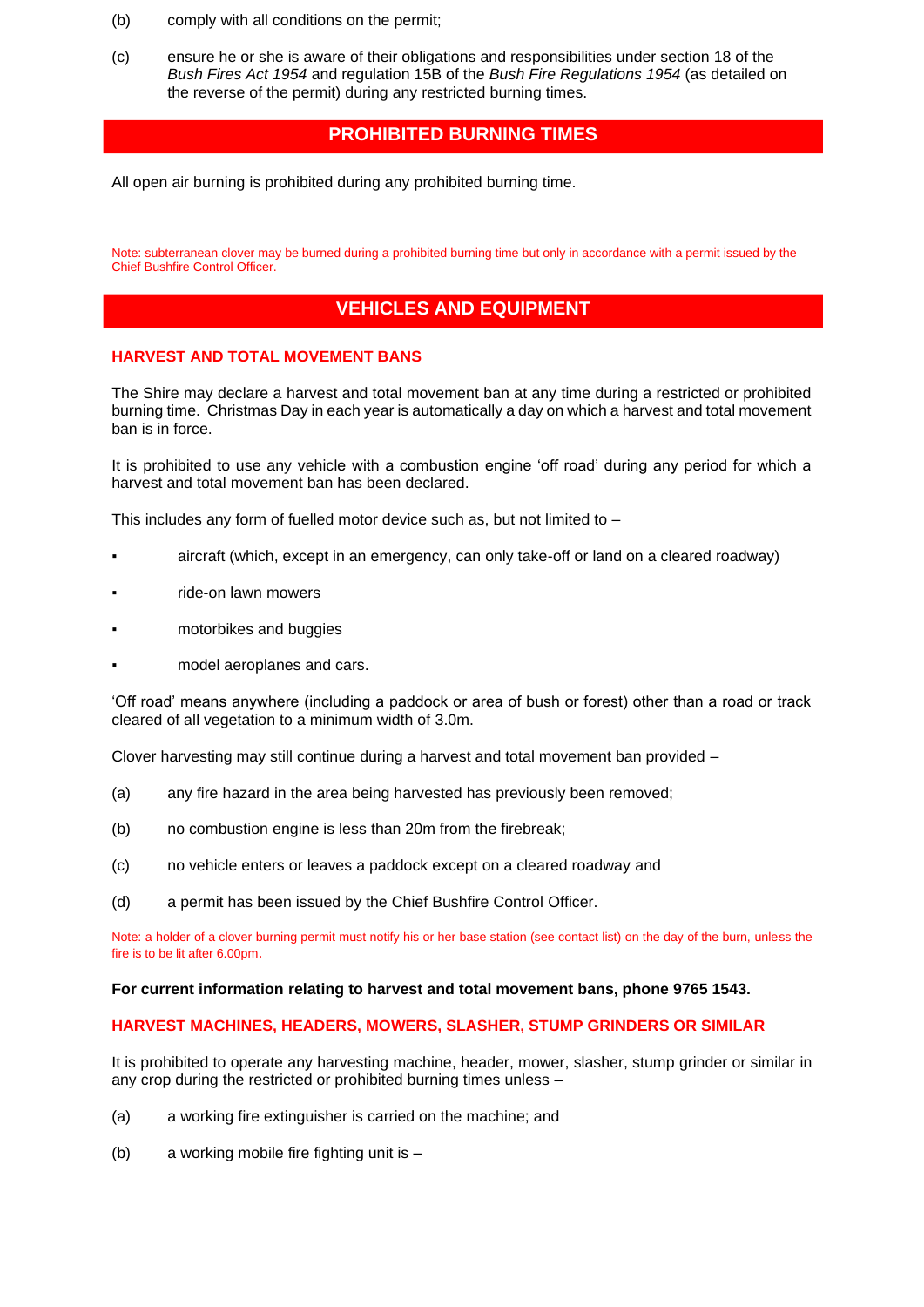- (i) in the paddock being harvested, or adjacent to the entrance of that paddock;
- (ii) filled at all times with at least 450L of water;
- (iii) equipped with an efficiently operating pump; and
- (iv) self-propelled or attached at all times to a suitable towing vehicle.

#### **WELDING APPARATUS AND ANGLE GRINDERS**

It is prohibited to operate any kind of welding apparatus or power operated abrasive cutting disk in the open air during restricted or prohibited burning times unless –

- (a) at least one fire extinguisher is provided at the place where the welding or cutting operation is carried out; and
- (b) that place is surrounded by a firebreak which is at least 5m wide.

#### **STUMP GRINDERS**

It is prohibited to operate a stump grinder without written consent (permit) from the Chief Bushfire Control Officer during the restricted and prohibited burning times.

### **FIREBREAKS**

Under section 33 of the *Bush Fires Act*, you are required to carry out the fire prevention work specified below on any land within the Shire that is owned or occupied by you.

The work must be carried out by 30 November, unless approved otherwise, and maintained throughout the summer months until 1 April .

If an owner or occupier fails to comply with these requirements, he or she may be issued with an infringement notice (penalty \$250) or prosecuted, and the Shire may carry out the required work at the cost of the owner or occupier.

If it is impractical for any reason to clear firebreaks, or to take measures in accordance with these requirements, you may apply to the Shire in writing before 11 November, for permission to provide firebreaks in alternative locations, or to take alternative measures to prevent the outbreak or spread of a bush fire. If permission is not granted in writing by the Shire, you must comply with these requirements.

#### **TOWN SITE LAND**

On all land located within a town site (except for land zoned Rural and Special Rural as shown in the Shire of Boyup Brook Town Planning Scheme No 2 (**Scheme**)), you must -

- 1. Where the area of land is  $2023m^2$  or less, clear the land free of all inflammable matter, except living trees and cultivated plants, shrubs and lawns, that are no greater than 5cm in height.
- 2. Where the area of the land is in excess of  $2023m^2$ , clear a 3.0m wide bare earth firebreak immediately inside all external boundaries of the land or immediately surrounding all buildings on the land by removing all inflammable matter and vegetation within the 3.0m wide firebreak between the ground and 4m above the ground.

### **SPECIAL RURAL LAND**

On all land zoned Special Rural under the Scheme, you must -

(a) clear a 3.0m wide bare earth firebreak immediately inside all external boundaries of the land by removing all inflammable matter and vegetation within the 3.0m wide firebreak between the ground and 4m above the ground; and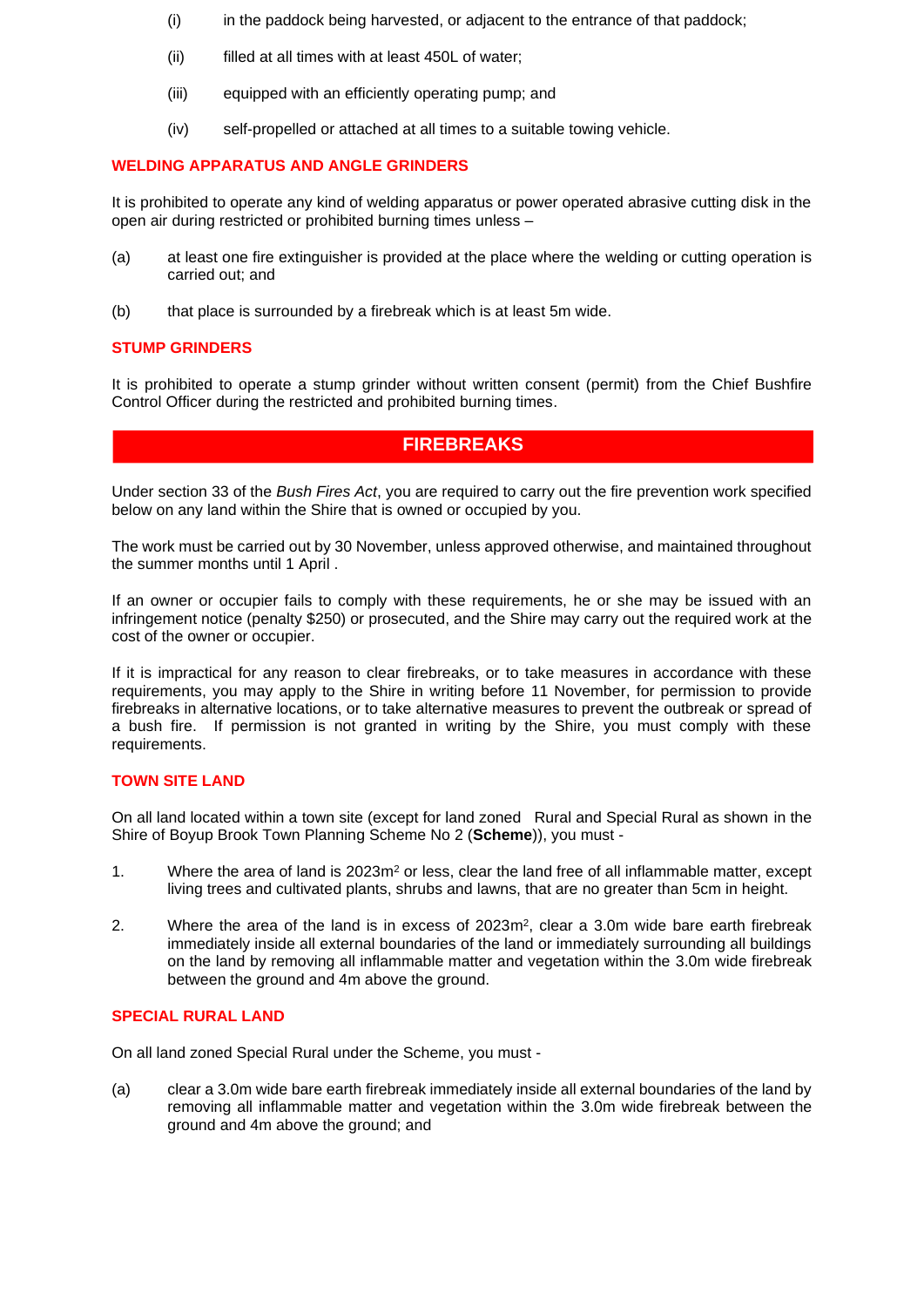(b) clear a 10m wide bare earth firebreak around all buildings and fuel storage areas by removing all inflammable matter and vegetation within the 10 metre wide firebreak between the ground and 4m above the ground or a 20m building protection zone.

#### **RURAL LAND**

- 1. On land zoned Rural under the Scheme, you must **either**
	- (a) clear a 3.0m wide bare earth firebreak break immediately around all buildings, homesteads, hay sheds, fuel storage areas, caravans and mobile accommodation by removing all inflammable matter and vegetation within the 3.0m wide firebreak between the ground and 4m above the ground; and
	- (b) clear a second 3.0m wide bare earth firebreak break around all buildings, homesteads, hay sheds, fuel storage areas, caravans and mobile accommodation located not less than 20m nor more than 100m from the firebreak in paragraph (a) above by removing all inflammable matter and vegetation within the second 3.0m wide firebreak between the ground and 4 metres above the ground.

#### **OR**

2. As an alternative to the two firebreak system described in 1, clear a 10m wide bare earth firebreak immediately around all buildings, homesteads, hay sheds, fuel storage areas, caravans and mobile accommodation by removing all inflammable matter and vegetation within the 10m firebreak between the ground and 4m above the ground.

#### AND

3. For Rural land (of less than 40ha) adjacent to Special Rural properties, you must –

clear a 3.0m wide bare earth firebreak immediately inside all external boundaries of the land by removing all inflammable matter and vegetation within the 3.0m wide firebreak between the ground and 4m above the ground.

#### **Protective burning**

- 1. A permit from the Chief Fire Control Officer is required for any protective burning.
- 2. Subject to the approval of the Chief Fire Control Officer, protective burning around homesteads may be undertaken up to 15 December. (The Chief Fire Control Officer may approve arrangements beyond that date.)
- 3. A permit to undertake a homestead protective burn is also required from the Fire Control Officer for the area in question (see contact list). Subject to the requirements of the Fire Control Officer, a minimum of two mobile firefighting units are generally required for a homestead protective burn between 4.00pm and 6.00pm and one mobile firefighting unit with at least two people is generally required after 6.00pm.
- 4. Unless permission is given otherwise, one adult must be in attendance on the day following any protective burning around a house, hay shed etc.
- 5. Subject to any alternative arrangement permitted by the Chief Fire Control Officer, permits will not be issued for protective burning of bush before 1 April of that year. No fires are to be lit before 1.00pm.
- 6. Prior to carrying out any burning of grassed or stubble areas, a 3m wide bare earth firebreak must be cleared immediately around the area to be burnt. All inflammable matter and vegetation between the ground and 4m above the ground within the 3m firebreak must be cleared.
- 7. (a) Up until 1 April, only the Chief Fire Control Officer can issue a permit allowing the burning of stubble before 4.00pm on any day. If such a permit is issued, 3 mobile firefighting units will be required to be in attendance during the burn.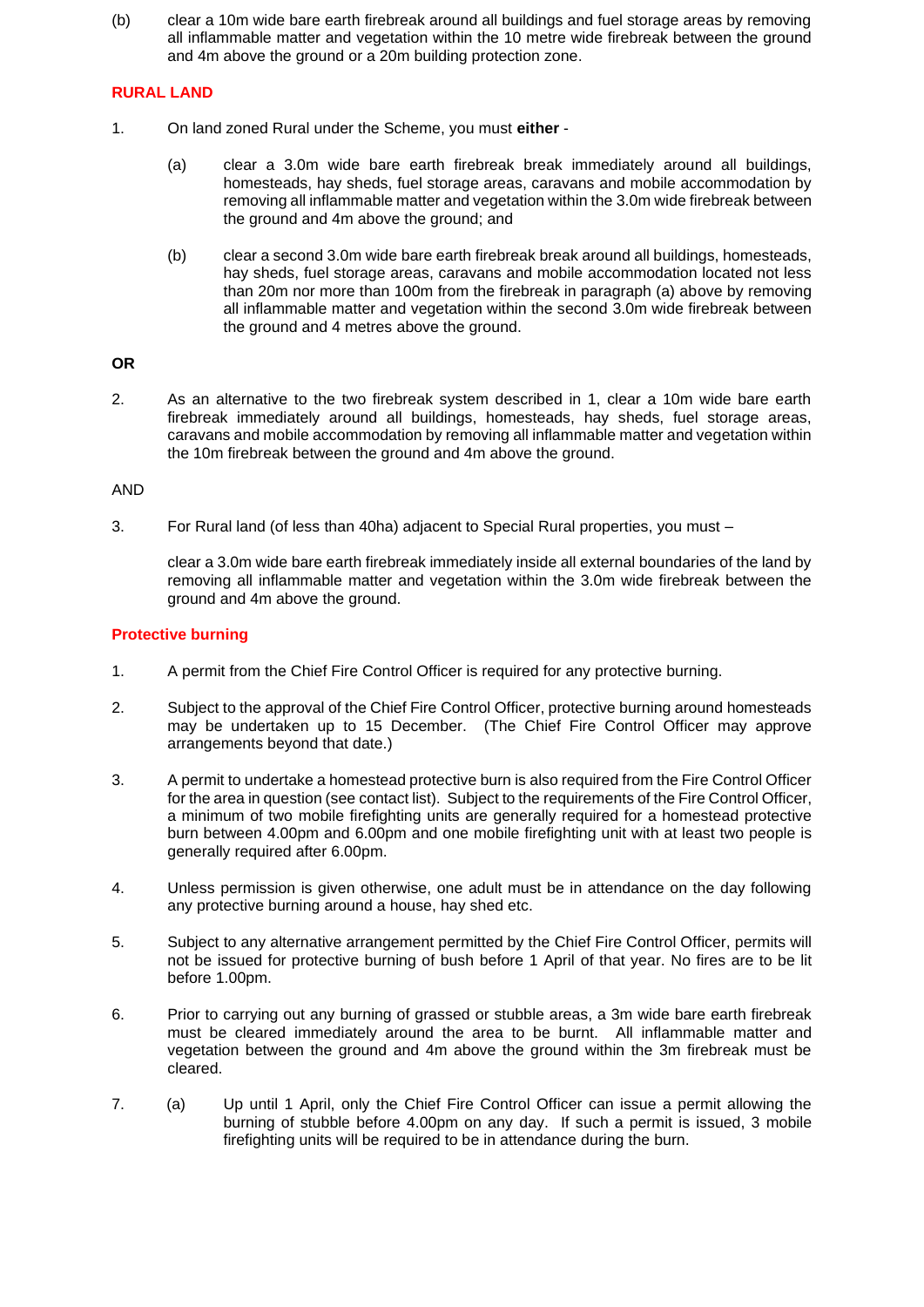(b) After 1 April, the relevant Fire Control Officer (see contact list) may issue permits for the burning of stubble subject to such conditions as he or she thinks fit.

#### **PLANTATIONS**

A plantation is defined as an area exceeding 3ha within a town site, or an area exceeding 20ha within a rural area, of trees planted for commercial purposes. The plantation will cease once the stumps are removed and the area is returned to agricultural production.

Up until the first harvest following the first planting of a plantation, the firebreak requirements for the plantation are those that applied for the fire season in which the plantation was approved by Council under the Scheme.

Further plantings and post-harvest or coppice regrowth or until all stumps are removed will be subject to the then current firebreak requirements.

Subject to the above, on all land on which there is a plantation, you must –

- (a) clear a 15m wide bare earth firebreak immediately inside all external boundaries of the land by removing all inflammable matter and vegetation to a height of 5m;
- (b) ensure all inflammable matter and vegetation greater than 5m above the ground is separated by no less than 10m;
- (c) where a plantation is divided into compartments
	- (i) if the compartments do not exceed 30ha, a 6m wide bare earth firebreak between compartments must be cleared by removing all inflammable matter and vegetation within the 6m firebreak and between the ground and 5m above the ground;
	- (ii) if compartments exceed 30ha, a 10m wide bare earth firebreak between compartments must be cleared by removing all inflammable matter and vegetation within the 10m wide firebreak and between the ground and 5m above the ground;
- (d) clear a 50m wide bare earth firebreak around all buildings and fuel storage areas by removing all inflammable matter and vegetation within the 50m firebreak and between the ground and 5m above the ground;
- (e) where power lines pass through the plantation, clear firebreaks in accordance with Western Power specifications (consult Western Power – phone 13 10 87).

#### **BLUE GUM TRASH HEAPS**

A permit will be required for burning of tree plantation waste at any time throughout the year. Permits will only be issued by the Chief Bush Fire Control Officer and burning of blue gum trash heaps to be completed by 31st of August annually. All trash heaps are required to be pushed out and levelled by the 30<sup>th</sup> of October of that year.

#### **CONSTRUCTION OF BUILDINGS**

Where a building is under construction on any land between 9 October and 1 May, the land must be cleared of all inflammable matter within a 15m radius of the construction site. The Chief Fire Control Officer and relevant Fire Control Officer will be notified by Shire staff of all building permits granted.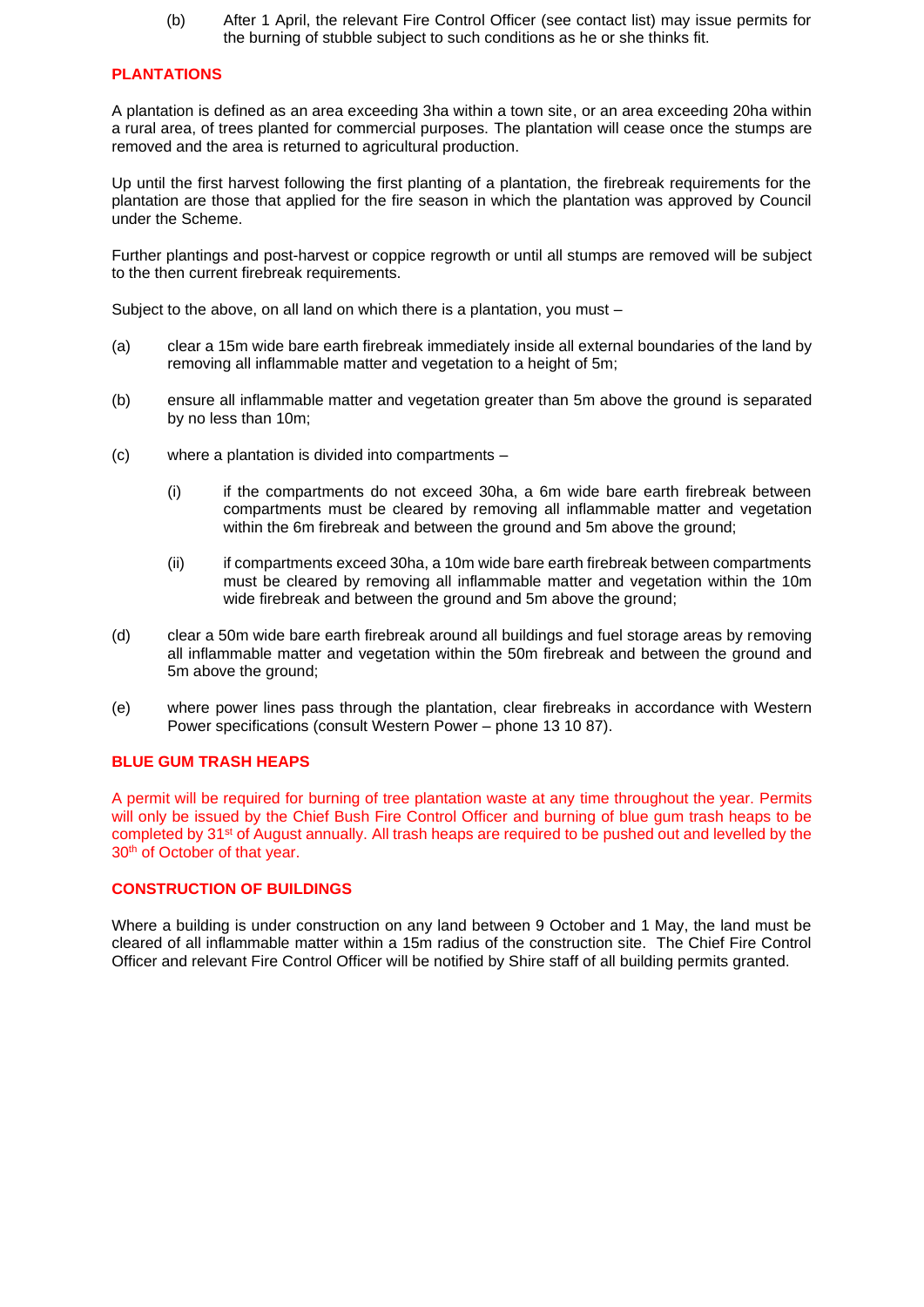#### **ROADSIDE BURNING**

#### **Roadside burning**

A permit is required to carry out any burning on a roadside at any time of the year. Further requirement will apply eg. Traffic management.

#### **Protective clothing**

It is recommended that all fire fighters wear adequate protective clothing when fighting fires. Inflammable synthetic clothing is not considered sufficiently protective.

#### **Incinerators**

Any incinerator used to burn rubbish must be properly constructed. An open drum with or without a lid is not an appropriate incinerator.

An incinerator should be designed and constructed to prevent the escape of sparks or burning material and should be situated 2.0m or more away from any building or fence.

#### **Special orders**

The requirements specified in this notice are considered to be the minimum standard of fire prevention work required to protect not only individual properties, but the district in general. The Shire may issue separate special orders requiring owners or occupiers of specific areas to carry out additional hazard reduction work.

| <b>BRIGADE AND SHIRE CONTACTS</b><br><b>BASE SET CALL VL6X (HOTEL X-RAY)</b> |                    |           |                           |  |  |  |
|------------------------------------------------------------------------------|--------------------|-----------|---------------------------|--|--|--|
| <b>SHIRE CONTACT DETAILS</b>                                                 |                    |           |                           |  |  |  |
| <b>Shire Office</b><br>Manager of Works                                      |                    | 9765 1220 | 9765 1200<br>0419 777 033 |  |  |  |
| Supervisor (Works)                                                           |                    |           | 0448 833 102              |  |  |  |
|                                                                              |                    |           |                           |  |  |  |
| <b>X-RAY TEAM CONTACT DETAILS</b>                                            |                    |           |                           |  |  |  |
| <b>CHIEF FIRE CONTROL OFFICER</b>                                            |                    |           |                           |  |  |  |
| <b>Tristan Mead</b>                                                          | <b>HOTEL X-RAY</b> |           | 0497 671 340              |  |  |  |
| <b>1ST DEPUTY</b>                                                            |                    |           |                           |  |  |  |
| Ben Thompson                                                                 | X-RAY 1            | 9767 3072 | 0427 673 072              |  |  |  |
| <b>2ND DEPUTY</b>                                                            |                    |           |                           |  |  |  |
| Ron Bingham                                                                  | $X-RAY$ 2          | 9767 1280 | 0429 900 058              |  |  |  |
| <b>COMMUNICATIONS OFFICER</b>                                                |                    |           |                           |  |  |  |
| David Fortune                                                                | $X-RAY$ 3          | 9767 2061 | 0428 672 061              |  |  |  |
| <b>FIRE WEATHER OFFICER</b>                                                  |                    |           |                           |  |  |  |
| <b>Brad Fairbrass</b>                                                        | X-RAY 4            | 9767 3054 | 0428 673 054              |  |  |  |
| <b>DEPUTY WEATHER OFFICER</b>                                                |                    |           |                           |  |  |  |
| Jim Johnston                                                                 | EAST <sub>2</sub>  |           | 0429 780 226              |  |  |  |
| <b>TRAINING OFFICER</b>                                                      |                    |           |                           |  |  |  |
| Vacant                                                                       |                    |           |                           |  |  |  |
|                                                                              |                    |           |                           |  |  |  |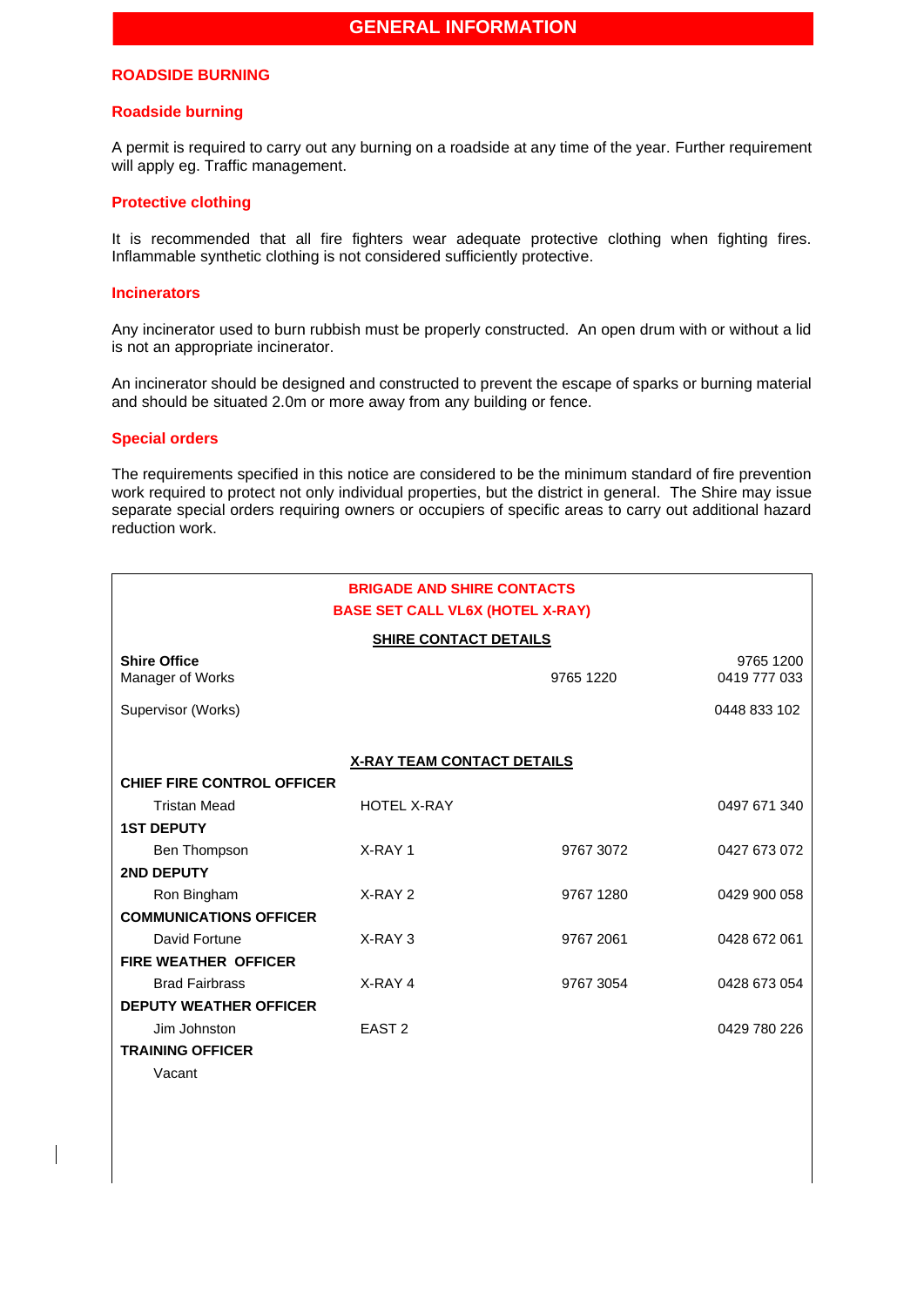# **BRIGADE AND SHIRE CONTACTS BASE SET CALL VL6X (HOTEL X-RAY)**

| <b>BENJINUP</b>                   |                                  |           |              |  |  |
|-----------------------------------|----------------------------------|-----------|--------------|--|--|
|                                   |                                  |           |              |  |  |
| <b>FCO</b><br>David Inglis        | <b>BENJINUP1</b>                 | 9765 1423 | 0418 651 088 |  |  |
| <b>DEPUTY FCO</b>                 |                                  |           |              |  |  |
| Rob Imrie                         |                                  |           | 0428 899 049 |  |  |
|                                   |                                  |           |              |  |  |
|                                   | <b>BOYUP BROOK (DFES) - Town</b> |           |              |  |  |
| <b>FCO</b>                        |                                  |           |              |  |  |
| Gyula Bogar                       |                                  | 9765 1437 | 0427 651 437 |  |  |
|                                   |                                  |           |              |  |  |
|                                   | <b>CHOWERUP</b>                  |           |              |  |  |
| <b>FCO</b>                        |                                  |           |              |  |  |
| <b>Glenn Mead</b>                 | <b>CHOWERUP 1</b>                |           | 9769 1086    |  |  |
| <b>DEPUTY FCO</b>                 |                                  |           |              |  |  |
| <b>Scott Wheatley</b>             | CHOWERUP <sub>2</sub>            |           | 0488 319 065 |  |  |
|                                   | <b>DINNINUP</b>                  |           |              |  |  |
| <b>FCO</b>                        |                                  |           |              |  |  |
| <b>Tristan Mead</b>               | HOTEL - X-RAY                    |           | 0497 671 340 |  |  |
| DEPUTY FCO                        |                                  |           |              |  |  |
| Wayne Girando                     | <b>DINNINUP 2</b>                |           | 0428 384 893 |  |  |
|                                   | <b>EAST BOYUP BROOK</b>          |           |              |  |  |
| <b>FCO</b>                        |                                  |           |              |  |  |
| John Ritson                       | EAST <sub>1</sub>                | 9765 1010 | 0427 033 010 |  |  |
| <b>DEPUTY FCO</b><br>Jim Johnston | EAST <sub>2</sub>                |           | 0429 780 226 |  |  |
|                                   |                                  |           |              |  |  |
| <b>GIBBS ROAD</b>                 |                                  |           |              |  |  |
| <b>FCO</b>                        |                                  |           |              |  |  |
| Ron Bingham                       | X-RAY 2                          | 9767 1280 | 0429 900 058 |  |  |
| <b>DEPUTY FCO</b>                 |                                  |           |              |  |  |
| Paul Goerling                     | GIBBS 2                          | 9765 1154 | 0428 676 730 |  |  |
| <b>KENNINUP</b>                   |                                  |           |              |  |  |
| <b>FCO</b>                        |                                  |           |              |  |  |
| <b>Brad Skraha</b>                | <b>KENNINUP1</b>                 | 9767 3030 | 0428 673 058 |  |  |
| <b>DEPUTY FCO</b>                 |                                  |           |              |  |  |
| Nick Bagshaw                      | <b>KENNINUP 2</b>                | 9767 1272 | 0428 993 909 |  |  |
|                                   |                                  |           |              |  |  |
| <b>KULIKUP</b>                    |                                  |           |              |  |  |
| <b>FCO</b>                        |                                  |           |              |  |  |
| <b>Brad Fairbrass</b>             | X-RAY 4                          | 9767 3054 | 0428 673 054 |  |  |
| <b>DEPUTY FCO</b>                 |                                  |           |              |  |  |
| Hayden Bock                       | KULIKUP <sub>2</sub>             |           | 0427 439 329 |  |  |